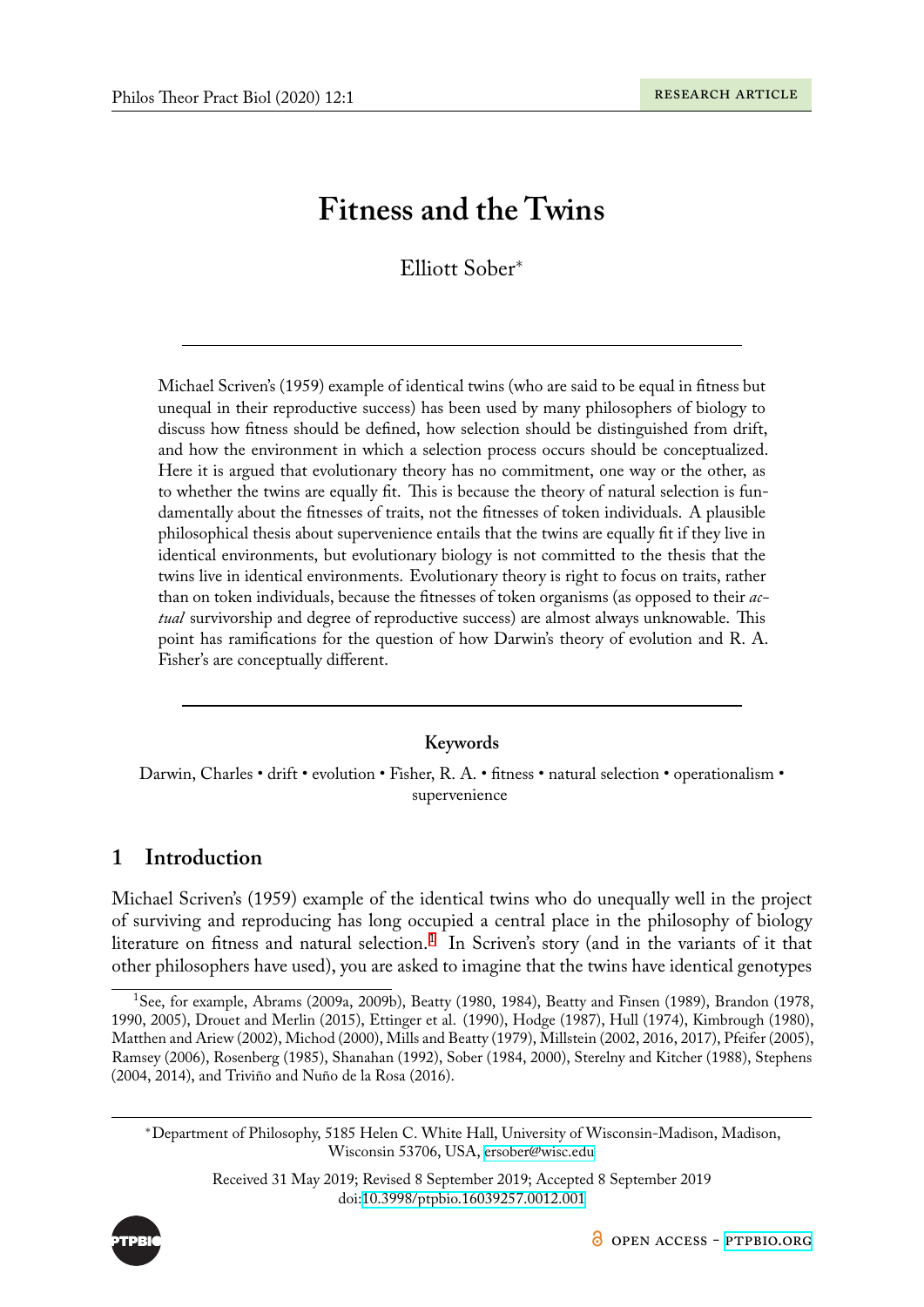and phenotypes, $^2$  and live in the same environment. One of them is childless and is killed by lightning (in Scriven's telling, the death is due to a bomb exploding or a tree falling), while the other isn't hit by the lightning and goes on to have some offspring. The philosophical lesson drawn from this [e](#page-1-0)xample can be encapsulated in a simple argument:

(F) The twins are equal in fitness. The twins are unequal in their degrees of reproductive success. Hence, fitness is not the same property as actual reproductive success.

A further conclusion is then drawn: fitness is the *ability* an organism has to survive and reproduce. The twins were equally able, but unequally lucky. When the ability they share is characterized probabilistically, it is called a "propensity." The propensity interpretation of fitness is now a standard part of how many philosophers of biology think about evolutionary theory,<sup>3</sup> but see Sober (2013) and Drouet and Merlin (2015) for dissenting verdicts.

The example of the twins has also been used to address the question of how natural selection and drift are related. One influential picture is that drift is "indiscriminate sampling["](#page-1-1) and selection is "discriminate sampling;" that is, drift occurs when fitnesses are equal and selection occurs when they are not (Beatty 1984; Hodge 1987; Millstein 2002).<sup>4</sup> Lightning in Scriven's example is said to induce indiscriminate sampling, not selection.<sup>5</sup>

In this paper, I'll argue that the first premise of the F argument, which says that the twins are equally fit, is not something that evolutionary theory obliges us to ac[c](#page-1-2)ept. I do agree, though, that the argument's conclusion is correct, so a better argumentf[o](#page-1-3)r it is needed. I try to supply that better argument in what follows.

Before I get started, I want to comment on my choice of terminology. I'll talk about the fitnesses of token individuals and the fitnesses of traits. I won't use the phrase "individual fitness," since that wording encourages the very ambiguity I want to avoid. The term sometimes is used to refer to the fitness of a trait (like running fast) that attaches to individuals, but it sometimes is used to refer to the fitnesses of unique individuals (like Joe). The philosophical terminology of "token" and "type" is handy here; it avoids this ambiguity, which also is pervasive in ordinary language. If someone says that you and I own "the same computer," this might mean that there are two token computers of the same type, and we each own one of them, or it might mean that there is a single token computer, and we each are co-owners of it. Traits are types; they are instantiated in some number (0, 1, 2, …) of token individuals.

<sup>&</sup>lt;sup>2</sup>Monozygotic twins often fail to be genetically identical; after a fertilized egg divides, mutations sometimes arise in one twin but not the other (Casselman 2008), and monozygotic twins almost always develop different phenotypes. So the story about the "identical" twins is extremely hypothetical (not that there's anything wrong with that).

<span id="page-1-0"></span><sup>3</sup> It's a further step to say that the propensity in question can be defined in terms of a *mathematical expectation* the expected number of offspring the individual will have. This proposal faces two problems. First, fitness isn't always defined in terms of next-generation expectations (Beatty and Finsen 1989); for example, the expected number of *grand*offspring matters in sex-ratio theory (Sober 2011). Second, variance in offspring number is known to matter to fitness; the mathematical expectation is not sufficient (Gillespie 1977; Frank and Slatkin 1990; Brandon 1990; Sober 2001). Pence and Ramsey (2013) address both of these topics.

<span id="page-1-1"></span><sup>&</sup>lt;sup>4</sup>This formulation does not describe how population size is related to drift processes, and it precludes the possibility that a single trait can undergo selection and drift at the same time and place. See Stephens (2004, 2007), Riesman and Forber (2005), and Barrett et al. (2012) for discussion. Pfeifer (2005) argues that selection and drift might be causally distinct if the probabilities used to define fitness abstract away from some features of the environment.

<span id="page-1-3"></span><span id="page-1-2"></span> $5$ Shanahan (1992) is one of the few dissenters from this conclusion.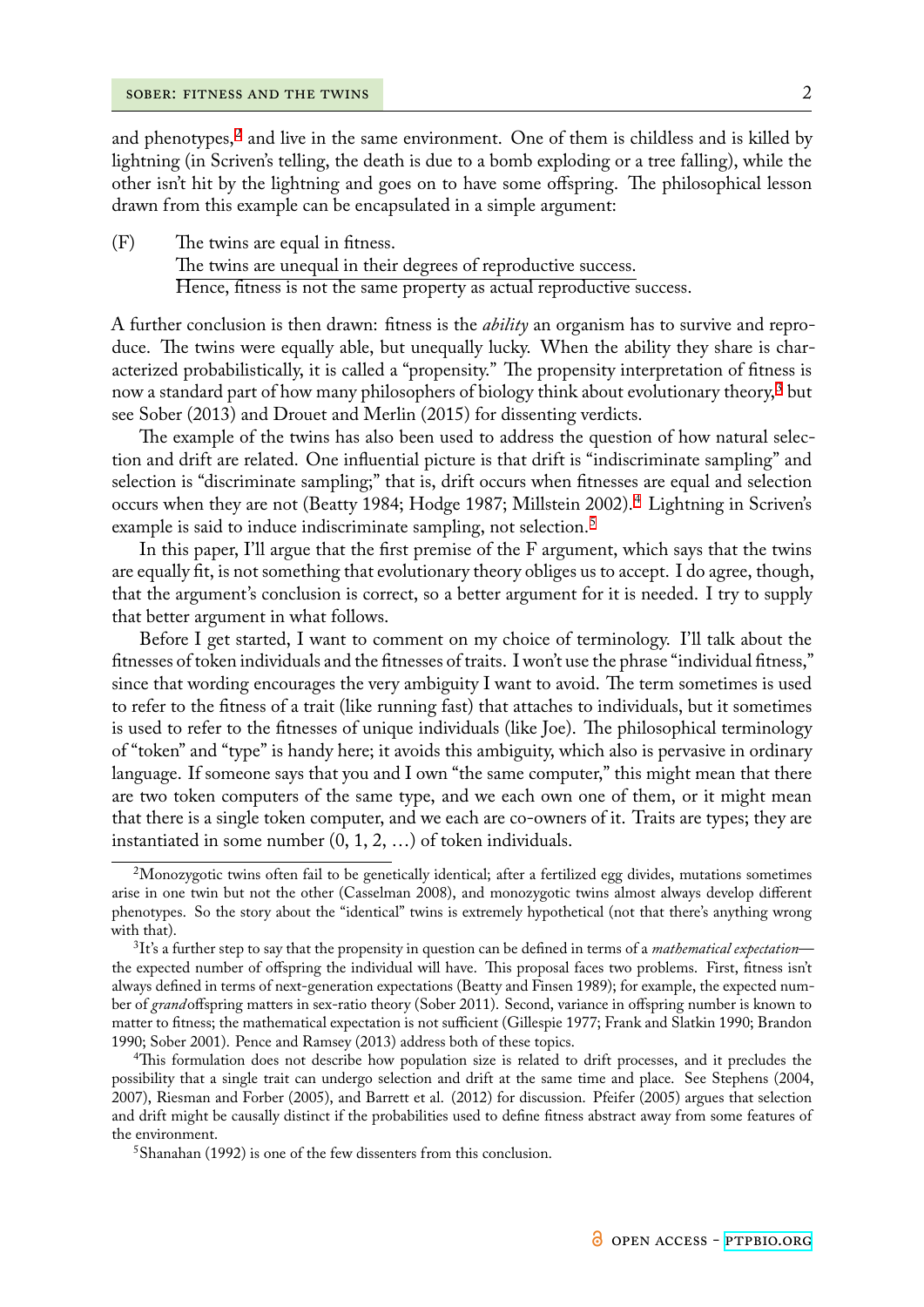## **2 A Supervenience Thesis**

The claim that identical twins living in identical environments must have the same fitness follows from an appealing thesis:

(S) The fitness of token individual *i* in environment *E* at time *t* supervenes on *i*'s other properties at time *t*, including the property of living in environment *E*. 6

By hypothesis, the twins in Scriven's example have the same genotypes and phenotypes, so S entails that they must have the same fitness value  $if$  they live in identical env[ir](#page-2-0)onments.<sup>7</sup> If their environments are merely similar, S has no such implication.

Scriven notes that the twins have different spatial locations at the time of the lightning strike, but asserts that this doesn't count. He does not explain why. If one twin was at [t](#page-2-1)he top of a mountain while the other was at its foot when the lightning did its work, why doesn't that suffice to say that they differed in fitness? Otherwise similar organisms can differ in their ability to survive and reproduce because they live in different habitats. This suggests that you should stipulate, for the sake of a clean example, that the twins were both at the top (or both at the bottom) at that fateful moment. But even if they were standing side-by-side, that's still a difference (though a small one), so the question resurfaces.<sup>8,9</sup> The supervenience thesis fails to deliver the desired result, even if the twins were shoulder to shoulder. Maybe that small difference in location gave them different probabilities of being hit by lightning.

My question here is not about the truth of S but whethe[r](#page-2-2)[i](#page-2-2)[t](#page-2-3) entails that the twins have the same fitness. I agree that S is a sensible philosophical principle.<sup>10</sup> Since fitness is a probabilistic property, S can be motivated by thinking about such properties more generally. If two coins differ in their bias (their probabilities of landing heads when tossed), this must be because the coins are physically different, or the circumstances of their tossing ar[e d](#page-2-4)ifferent, but do *all* probabilistic properties supervene on other properties? Maybe not; perhaps some probabilistic properties (of elementary physical particles, for instance) are brute. In any event, the thesis that biological fitness supervenes on other properties leaves it open that some of those other properties are themselves probabilistic. This opening is not a mere speculation; evolutionary game theory considers mixed strategies, meaning rules for behavior that are probabilistic (Maynard Smith 1982), and the mixed strategies that an organism follows can clearly be part of the supervenience base of its fitness.

<sup>&</sup>lt;sup>6</sup>Note that the organism's traits at time  $t$  don't cause its fitness at time  $t$ , if cause must precede effect. Note also that this supervenience thesis permits token organisms to change their fitnesses as their environments change. This is contrary to Ramsey's (2006) claims about "block fitness."

<span id="page-2-0"></span><sup>7</sup>What matters here is whether the twins live in type-identical environments; the environments need not be token-identical.

<span id="page-2-1"></span> $8B$ randon (1990) argues that if two organisms experience the same selection process, they must inhabit the same environment. He is talking about types, not tokens, here. Abrams (2009a, 2009b) argues that the relevant environment for considering natural selection is the one occupied by the whole population, not the sub-environments occupied by only some of the organisms in that population. Two points are in order here. First, Brandon's claim doesn't settle whether the twins differ in fitness. Second, Abrams's point seems to conflict with the fact that selection in a heterogeneous environment is an important topic in evolutionary biology (Sterelny and Kitcher 1988), which opens the door to treating the twins as occupying different sub-environments.

<span id="page-2-2"></span><sup>9</sup>Another possible objection to treating the twins as experiencing a selection process is that their presence in different sub-environments isn't heritable. My reply is that heritability is necessary for evolution by natural selection, but not for selection itself. This is clear from the breeder's equation, which separates the strength of selection from the heritability of a trait; these together determine the response to selection.

<span id="page-2-4"></span><span id="page-2-3"></span> $10I$  take no stand on whether the supervenience thesis S is part of evolutionary theory.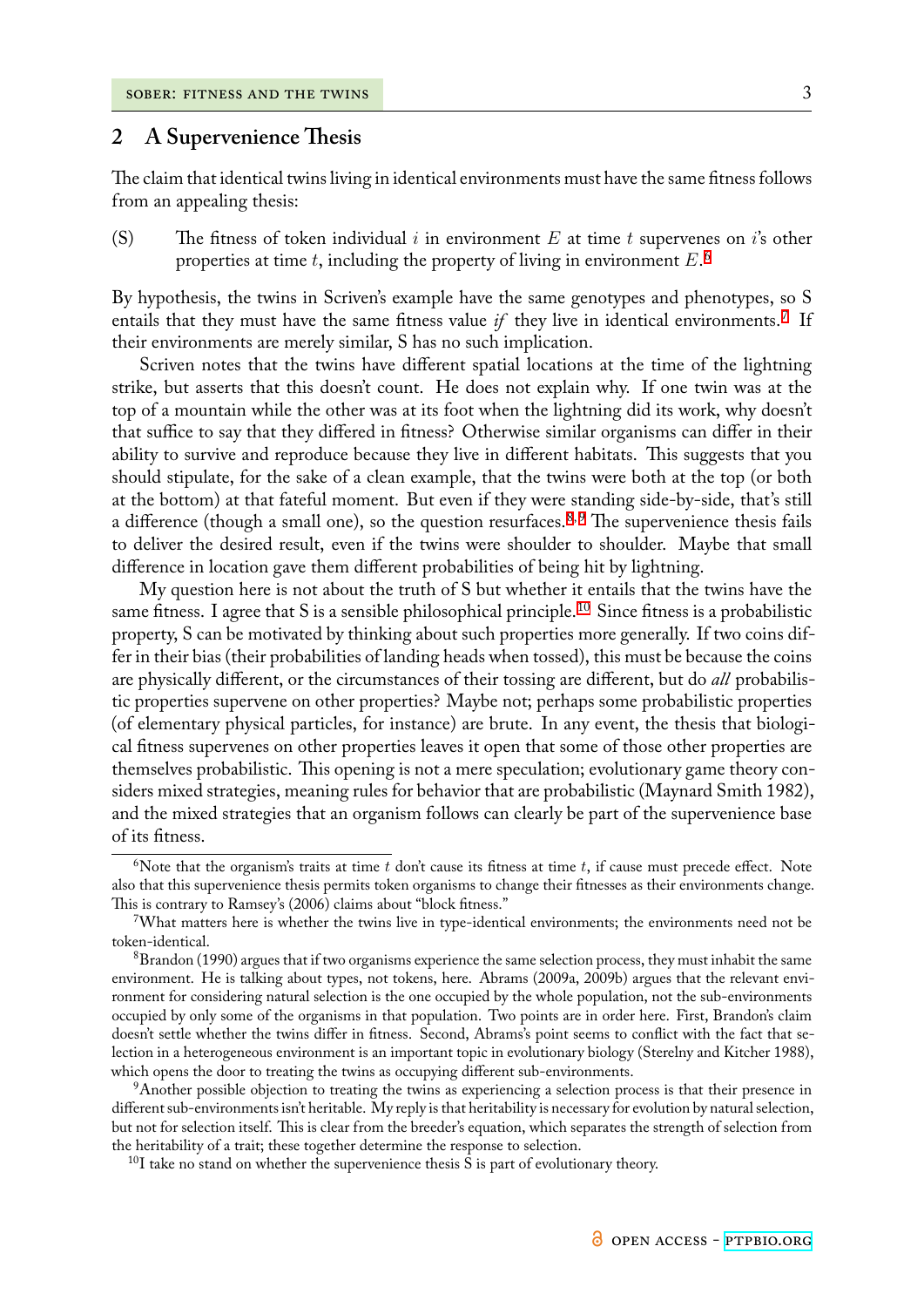# **3 Why Twin-Equality-in-Fitness Isn't a Commitment of Evolutionary Theory**

In their landmark paper, Mills and Beatty (1979) first define the fitness of a token individual, and then use that concept to define the fitness of a trait. Their formulation is this:

(C) The fitness of trait *T* in population *p* at time  $t =$  the average fitness of the token individuals in population *p* at time *t* that have trait *T*.

Notice that proposition C coordinates trait fitness with the fitnesses of token organisms, whereas the supervenience thesis S doesn't mention trait fitnesses at all.

Coordinating principle C does not entail that the twins have the same fitness, even if they have the same genotypes and phenotypes and live in identical environments. It merely says that the conjunction of all the genetic and phenotypic<sup>11</sup> traits they have (that is, the *total trait complex* that they uniquely share) has a fitness equal to the *average* of the two individuals' fitnesses.

There is something else that proposition C does not say. It doesn't say that the concept of token-individual fitness is primary and the c[on](#page-3-0)cept of trait fitness is derivative. Mills and Beatty don't endorse this asymmetry thesis, but others have done so.<sup>12</sup> I think C is true, but the asymmetry thesis that might be associated with it is wrong. The fitnesses of traits play a central role in evolutionary biology; the fitnesses of token organisms do no such thing.

This is fortunate, because the fitnesses of token individuals (as [op](#page-3-1)posed to their *actual* longevity and their *actual* degrees of reproductive success) are almost always unknowable in practice. A token individual tastes of life but once. In that one-shot deal, it either survives to reproductive age or it does not; if it survives to reproductive age, it has some number of offspring. From this paltry data set, it would almost always be absurd to estimate the fitness of that token organism. This would be like tossing a coin just once and trying to estimate from the outcome of that one toss what its probability of heads is (Sober 2013).<sup>13</sup>

The reason I say that it is "almost always" impossible to assign a fitness to a token organism is that I want to allow for the possibility that an organism might be known from the outset to have a trait (genetic or phenotypic) that will [kil](#page-3-2)l the organism before it reaches reproductive age. Here there is a very good reason to say that the individual's fitness is zero. But the organisms that evolutionary biologists want to talk about are rarely like that. I also said that fitness estimates for token organisms usually aren't possible *in practice*. This leaves it open that if one were to clone a token organism a large number of times, and rear the clones in identical environments,<sup>14</sup> one could derive from that large data set a reasonable estimate of the token organism's fitness (Brandon 1990). This shows that the fitness of a token organism is knowable *in principle*. However, evolutionary biology requires more than that. It needs for *available* data to provide goo[d](#page-3-3) estimates of fitness values. It is in that sense that the fitness of token organisms are usually empirically inaccessible.<sup>15</sup>

<sup>11</sup>Here I include the organism's environment as part of its phenotype.

<sup>12</sup>For examples, see Brandon (1978, 188), Ramsey (2006), and Pence and Ramsey (2013).

<sup>&</sup>lt;sup>13</sup>This is [n](#page-3-4)ot to deny that tossing a coin just once yields a maximum likelihood estimate of its probability of landing heads. The estimated probability will have a value of 1 or 0, depending on whether the coin lands heads or tails. You would be ill-advised to use the resulting estimate to predict the next toss or tosses of the same coin.

<span id="page-3-2"></span><span id="page-3-1"></span><span id="page-3-0"></span> $14$ An organism's environment includes all the other organisms (both conspecific and not) with which it interacts, so the experiment described here would require cloning those other organisms too.

<span id="page-3-4"></span><span id="page-3-3"></span><sup>&</sup>lt;sup>15</sup>Ettinger et al. (1990, 504) say something similar. They argue that "it is only abstract entities such as types, genotypes and alleles that can be fit," and that "the fitness of an individual (should there be such a thing) cannot actually be measured or determined in any way on the basis of the individual's own actual reproductive fate; it can only be determined by taking the average success of a sample of individuals of the same type."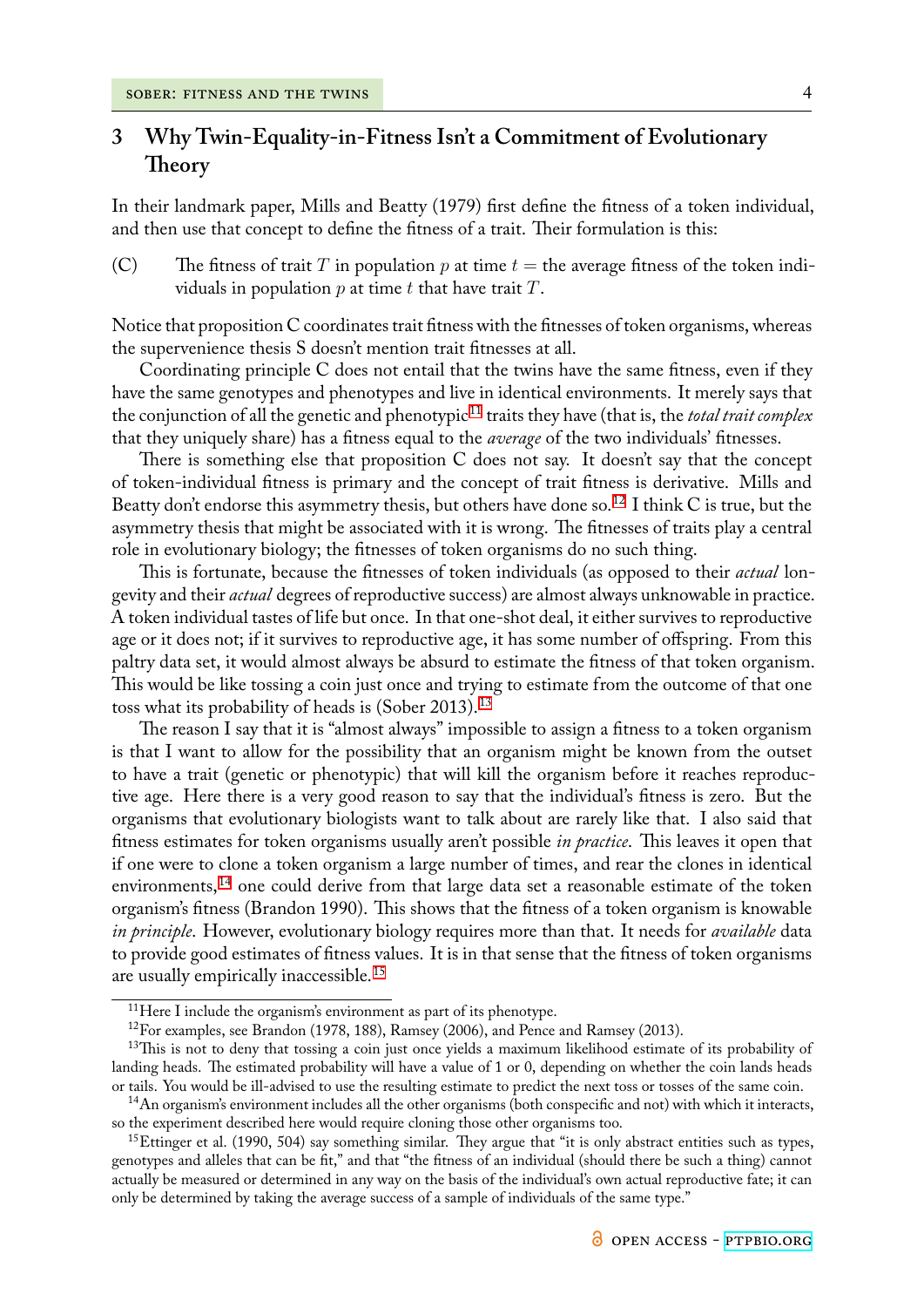Although token individuals furnish data sets of size 1, traits almost always do much better. The traits that evolutionary biologists want to discuss usually are exemplified by large numbers of organisms. Each of those token organisms has just one lifetime, but averaging over those numerous lifetimes can provide a meaningful estimate of the fitness of the trait those organisms share. The analogy with coins is this: A single toss of a coin fails to furnish a good estimate of the coin's bias, but the average bias of 1,000 coins can be meaningfully estimated by tossing each coin just once. The coins may differ from each other in their biases, but that does not matter.<sup>16</sup>

With respect to the propensities of token objects, it often makes sense to discern two avenues of discovery (Sober 1984). To estimate a coin's propensity to land heads, repeated tossing is one obvious avenue, but another is to examine the coin's physical properties. If the coin [is](#page-4-0) symmetrical, it seems reasonable to conclude that the coin is fair, even if you have never tossed it. However, looking at the physical make-up of the coin is not enough; you also need to examine the tossing procedure, and maybe the physical features of the tossing apparatus (a machine or a person) can be examined without your ever having to put the tossing device to work.<sup>17</sup> Even if this "design analysis" works for the coin, the fitness of a token organism is almost always far more opaque.<sup>18</sup>

The idea that an organism's fitness is just as empirically accessible as a lump of sug[ar'](#page-4-1)s solubility has influenced many philosophers (including, at one time, me). Ayhan Sol (pers. comm.) has suggested [h](#page-4-2)ow this seeming similarity can be mapped onto the example of the twins. Imagine two cubes of sugar. Both are water-soluble, but only one is dropped into water. The two cubes have the same propensity to dissolve, though only one of them does so. If that is the right thing to say about the sugar cubes, are we therefore obliged to say that the two twins, being physically identical, must therefore have the same propensity to survive and reproduce? I think the answer is *no*. Whether an object is water-soluble does not depend on whether it is actually dropped into water, but a token organism's fitness depends on what its actual environment is, and, as already explained, there is no uniquely correct answer to the question of whether the twins live in "the same" environment.

$$
SD(X) = (1/\sqrt{n})\sqrt{p - \sum_{i} (p_i)^2/n}.
$$

<span id="page-4-0"></span>Regardless of the  $p_i$  values, it follows that  $SD(X) \leq 1/(2\sqrt{n})$ , so for *n* large, the central limit theorem implies that the distribution of *X* around *p* will be normally distributed with a standard deviation that is small (in the case of  $n=1000$ , at most 0.016), regardless of the actual probability values  $p_i.$  So  $X$  tells you a lot about the value of *p*. On the other hand, for *n* = 1, a single toss doesn't tell you much, since all you know about SD(*X*) in that case is that it is at most  $\frac{1}{2}$  (which it would be if  $p_1 = \frac{1}{2}$ ). As long as the single coin in the  $n = 1$  experiment doesn't have a probability of heads of 1 or 0, SD(*X*) in the 1000 coin case is less than SD(*X*) in the single coin case.

A Bayesian analysis of the two coin-toss experiments is also possible. Start in both cases with a flat prior probability density distribution, then compute posterior density distributions for the 2 possible outcomes of the first experiment and the 1001 possible outcomes of the second. Then compute the distance between the prior density distribution and each possible posterior density distribution in each experiment. Finally, compare the average distance in the first experiment with the average distance in the second. The average distance in the first is a lot less than the average distance in the second.

 $17$ For discussions of the physics of coin tossing that attend to how the coin is tossed, see Keller (1986), Diaconis (1998), Diaconis et al. (2007), and Mahadevan and Yong (2011).

<span id="page-4-2"></span><span id="page-4-1"></span><sup>18</sup>Ettinger et al. (1990, 506) say that "whether or not a book binding is strong can in principle be ascertained by examining its material interactions with other bodies; the fitness of an individual organism cannot in principle be so determined."

<sup>&</sup>lt;sup>16</sup>Mike Steel (pers. comm.) has suggested a frequentist analysis of this comparison. Suppose you have coins 1*,* 2*, . . . , n* with *p<sup>i</sup>* being the probability that coin *i* lands heads. Let *p* be the average of these *p<sup>i</sup>* values, and let *X* be the (random variable) proportion of heads when these *n* coins are each tossed once. Then the expected value of *X* is exactly equal to *p*, and the standard deviation of *X*, SD(*X*), is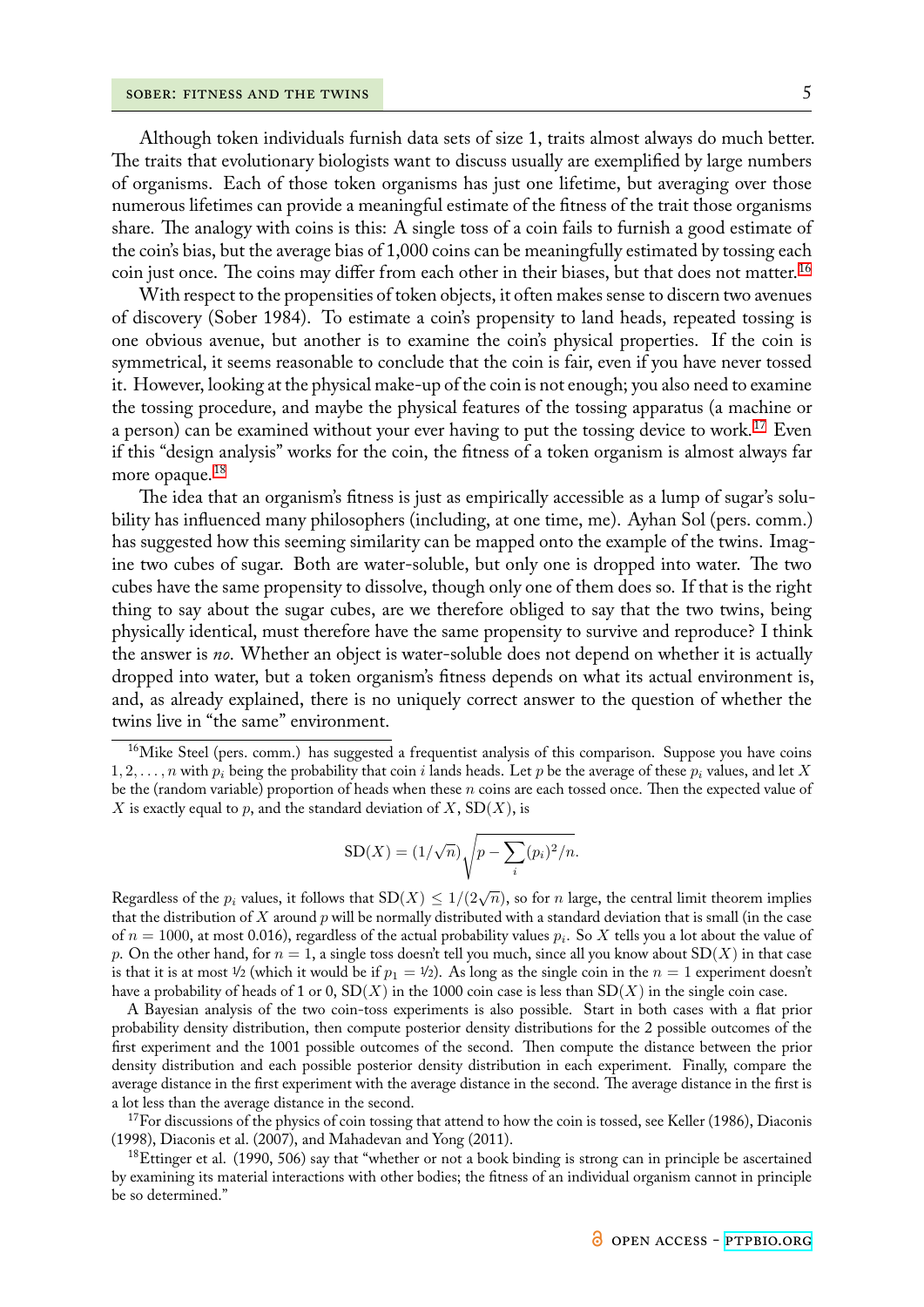Although I say that the fitnesses of traits and the fitnesses of token organisms are often epistemologically different, coordinating principle C describes a way in which they are connected. The fitness of a trait and the *average* fitness of the token individuals that have that trait are joined at the hip. When a trait attaches to numerous token individuals, the fitness of the trait and the average fitness of the tokens are both knowable. However, when the trait attaches to just one token individual, the fitness of the trait and the fitness of the one individual that has that trait are *usually* both unknowable. I've mentioned lethal traits as the reason I hedge my claim with the word "usually," but there is another reason.

The fitness of a target trait that happens to be possessed by just one organism can sometimes be estimated by estimating the fitnesses of other traits that are "related" to the target. For example, suppose you want to estimate the viabilities of birds that differ in the number of feathers they have. In your lab, you start with a large number of songbirds in the same species that have the same age and note which of eleven trait "bins" they are in: 2000–2099 feathers, 2100–2199, 2200–2299, …, and 3000–3099 feathers. As you count a bird's feathers, you give it a tag that assigns the bird an identifying number and a second number that indicates how many feathers it had on the day you did your counting. Suppose you have numerous birds in each of these trait bins, except for the bin in the middle (2500–2599 feathers), which happens to contain just one bird. You then examine this bird population a year later to see which birds have died and which have survived. From this data, you can construct good estimates of the average viability (a component of fitness) of the birds in ten of the eleven bins. You graph these ten estimates (with *x* representing intervals of feather numbers and *y* representing estimated viability) and notice that they closely fit a straight line. This makes it reasonable to "interpolate"—to use that straight line to construct an estimate of the fitness of the middle trait bin in which there is just one bird.<sup>19</sup> What your interpolation provides is a reasonable estimate of the average fitness of a bird whose feather number falls in the middle bin. I hasten to add that this indirect procedure for estimating the fitness of a trait that only one organism possesses fails to generalize to the case of e[sti](#page-5-0)mating the fitnesses of total trait complexes.

It might be suggested that the problem of assigning fitnesses to token organisms can be solved by constructing biologically plausible optimality models. My reply is that optimality models are about traits, not about token organisms. An influential example makes this clear. Hamilton (1967) developed an optimality model for sex ratio. What mix of sons and daughters should a parent produce, if the "goal" is to maximize her number of grandoffspring? Given facts about population structure and life history as inputs, Hamilton's analysis identifies an optimal sex-ratio strategy; this means that parents using the optimal strategy will, on average, be fitter than those using any other strategy in a set of alternatives. There is no commitment to the false assumption that all parents who use the same sex-ratio strategy have identical fitnesses. Still less does the model assign a numerical fitness value to a token organism. How could the model possibly do that, since an organism has many other traits that affect its fitness besides the sex-ratio strategy it happens to deploy? $2^{20}$ 

My thesis that the fitnesses of traits are usually empirically accessible while the fitnesses of token organisms rarely are may seem to fall afoul of a standard inferential procedure. Suppose

<sup>19</sup>In this example, although there is just one bird *[in](#page-5-1) your data set* whose feather number falls in the middle bin, there may be other birds, not in your sample, that do the same. However, that possibility is extraneous to the point being made here. Even if there is only one bird *in the whole species* that falls in the middle trait bin, the fitness of that trait can be estimated via the indirect procedure described above.

<span id="page-5-1"></span><span id="page-5-0"></span> $^{20}$ When a parasitic wasp has several broods in its lifetime, observing the mix of sons and daughters it produces in each brood allows you to determine how well its behavior fits an optimality model concerning sex-ratio strategy (Orzack and Sober 1994). This is a different kettle of fish from estimating the fitness of the wasp, which has many other traits.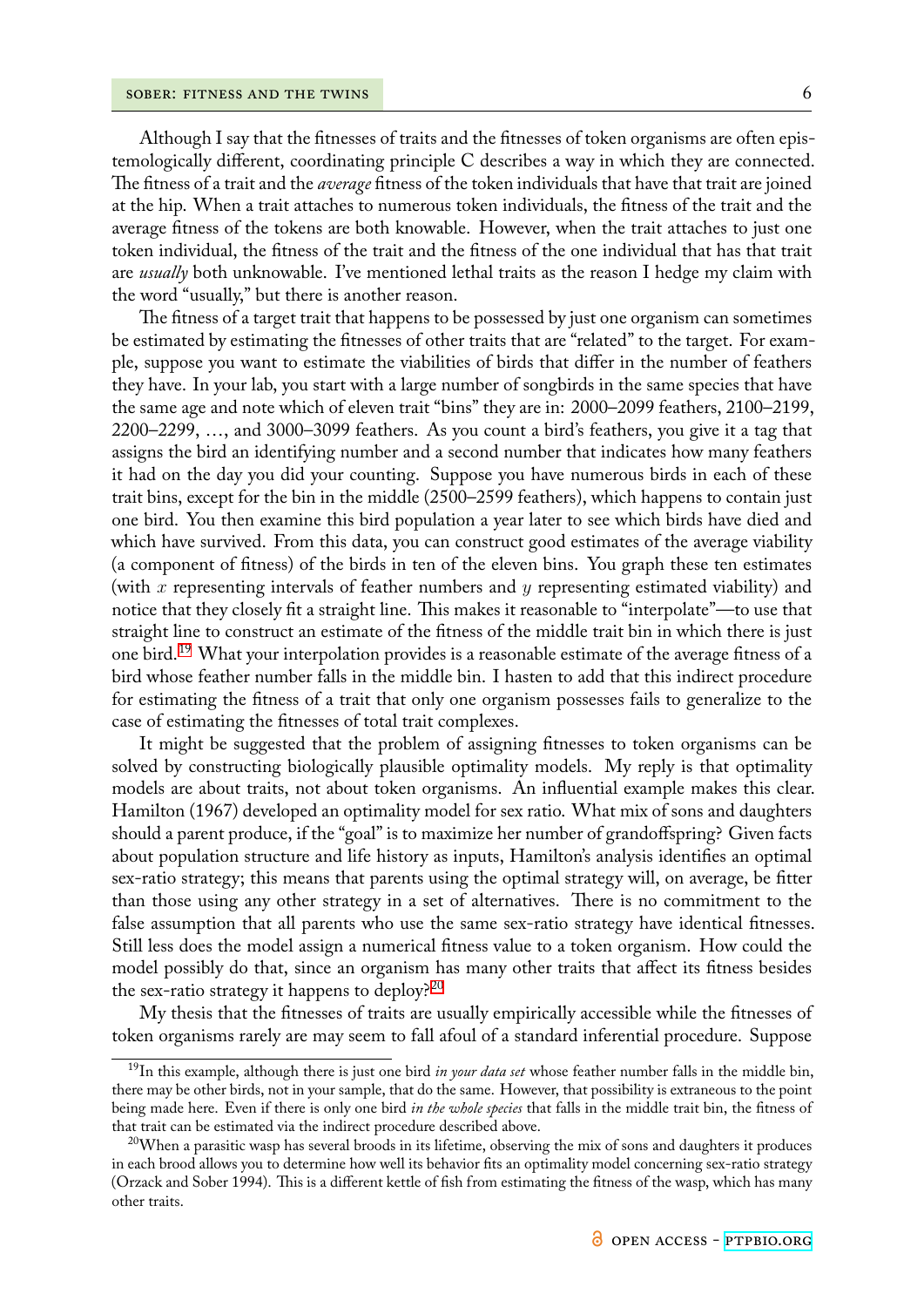you look at a large number of light-color juvenile moths that live on dark trees and find that only 30% of them survive to reproductive age (Kettlewell 1955). A maximum likelihood estimate of the average viability fitness of those individuals (aka the fitness of the light-coloration trait at that time and place) is 0.3. Now suppose I single out one of those moths and ask you what its fitness is. All you know about this moth is that it belongs to a set of organisms whose average viability is estimated to be 0.3. Given this information, you may think you're obliged to infer that that organism's fitness is also 0.3. However, if you're obliged to do that, you also are obliged to infer that each of the other organisms in the set has that same fitness value. This seeming obligation has landed you in the pickle of proclaiming that these organisms have exactly the same fitness value. However, this proclamation is thoroughly unrealistic, in that you know that the organisms almost certainly differ in numerous ways that affect their fitnesses.<sup>21</sup>

The claim that individuals that share a trait always have the same fitness leads to a more embarrassing conclusion; it entails that all the individuals in the whole population (not just those sharing a single trait) have the same fitness in plenty of situations where [th](#page-6-0)at isn't true. For example, consider a population of individuals, each of which has trait *A*1 or trait *A*2, and each has trait *B*1 or trait *B*2. Suppose there are organisms in each of four subgroups (*w*, *x*, *y*, *z*) in the population such that

Individuals in *w* have *A*1 and *B*1. Individuals in *x* have *A*1 and *B*2. Individuals in *y* have *A*2 and *B*1. Individuals in *z* have *A*2 and *B*2.

According to the principle that individuals with the same trait must have the same fitness, individuals *within* each of these four groups are identically fit, but there is more. The principle additionally entails the individuals in *w* and *x* are equally fit (because all have *A*1), individuals in *w* and *y* are equally fit (because all have *B*1), individuals in *x* and *z* are equally fit (because all have *B*2), and individuals in *y* and *z* are equally fit (because all have *A*2), from which it follows that all the individuals in the population are equally fit. Surely no sound principle should lead to the conclusion that it is *a priori* impossible for natural selection to act on trait *A* or on trait *B* in this population. The idea that individuals that have the same trait must have the same fitness would not lead to this trouble if it were restricted to total trait complexes, but it then would not apply to claims about "singleton" traits evolving by natural selection; such claims are entirely routine in evolutionary biology.<sup>22</sup>

When I say that the fitnesses of traits are fundamental while the fitnesses of token organisms are not, I don't mean that the former are primitive and the latter are derived. Neither of these claims is true. First, the [fitn](#page-6-1)ess of a trait *can* be defined, and evolutionary biologists and

 $^{21}$ This point applies to the other empirical studies of selection in the wild discussed in Endler (1986); for a different take on those studies, see Brandon and Ramsey (2007).

<span id="page-6-1"></span><span id="page-6-0"></span> $^{22}$ This point bears on Brandon's (1990) discussion of environmental homogeneity. He says that "when an environment is homogenous with respect to selection, within that environment different copies of the same 'type' will do equally well with respect to selection—that is, they will have the same relative expected reproductive success" (52). I take this comment to express a stipulative definition of what it means for an environment to be "homogenous with respect to selection," so there can be no argument about its correctness. However, Brandon uses this concept to formulate the following proposition: "Some biological entities differ in their adaptedness to their common selective homogeneous environments, this difference having its basis in differences in some traits of the entities" (149). Brandon uses "adaptedness" to refer to what I've been calling "fitness." He says that this proposition is one of two that "form the empirical biological core of the theory of natural selection" (149). It's this last quoted statement that I think the above argument calls into question.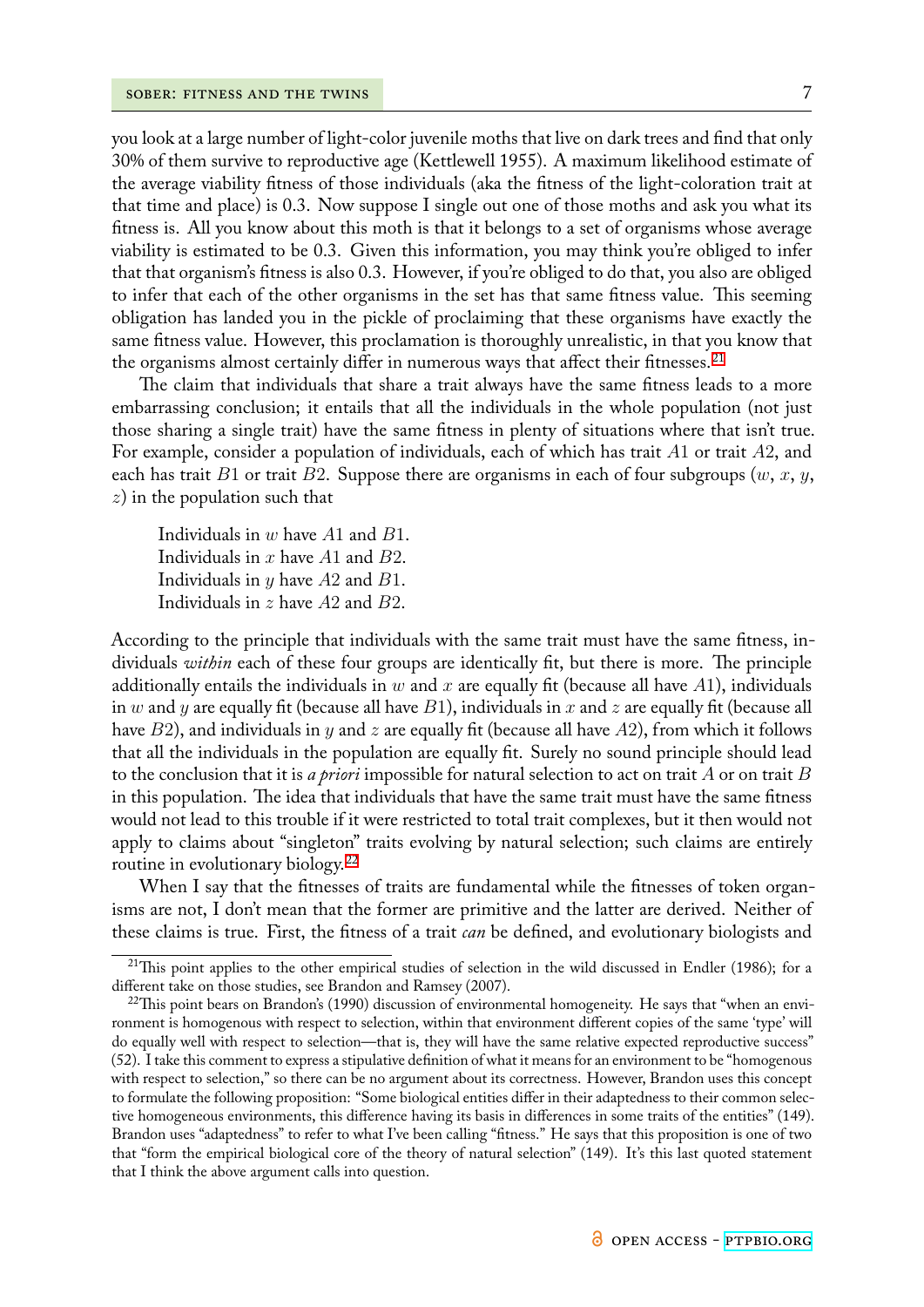philosophers of biology are able to do so.<sup>23</sup> In addition, the fitness of a token organism *cannot* be derived from information about the fitnesses of the traits that the individual possesses, in spite of what proposition S asserts. The fitness of a total trait complex is just as empirically inaccessible as the fitness of the token or[gan](#page-7-0)ism that has that total trait complex.<sup>24</sup>

### **4 Back to the Twins**

Argument F needs replacing. Here's an improved argument for the same conclusion:

(F*′* ) Trait *T* undergoes a selection process in a population at a time precisely when trait *T* belongs to a partition of traits, each of which is instantiated in the population, and there is variation in fitness among the traits in that partition.

Drift can occur without selection, and a possible result is that individuals with trait *T*, on average, have more offspring than individuals with an alternative trait in the partition.

Therefore, the fitness of a trait is not the same property as the average number of offspring that individuals with that trait have.

Here I'm using the term "partition" to denote a set of traits, each of which is exemplified in the population at the time in question, and each individual has just one trait in that set.<sup>25</sup> The first premise is an agreed-on definition of natural selection. The second premise describes an agreed-on conceptual possibility. Identical twins and lightning strikes aren't needed to get the desired conclusion.

This substitute for argument F capitalizes on the fact that there can be differential reproductive success without selection, but the two concepts part ways in the other direction as well. There can be selection (aka variation in fitness) without differential reproductive success. A helpful analogy is provided by the case of two coins that differ in their probabilities of landing heads, and yet produce the same number of heads in a run of tosses. Differential reproductive success is *defeasible evidence* for the presence of natural selection, not the *proper definition* of that concept, a point that proponents of the propensity interpretation of fitness were right to

 $^{25}$ I talk about trait  $T$  and a partition to which it belongs, rather than two alternative traits  $T$  and  $T^*,$  because these two traits may be equal in fitness, even though there's variation in fitness in the partition to which these two traits belong.

<sup>&</sup>lt;sup>23</sup>Williams (1971) took fitness to be a primitive concept in evolutionary theory, and Rosenberg (1985) concurred. Denying this thesis does not commit one to holding that there is a single definable concept of fitness that works in all the many contexts in which fitness is properly applied. The point is that in each such context, the concept can be (and should be!) defined.

<span id="page-7-0"></span><sup>&</sup>lt;sup>24</sup>After proposing a "new foundation for the propensity interpretation of fitness," Pence and Ramsey (2013) take up several objections to their proposal, one of which (objection #5) says that "the theory of evolution by natural selection fundamentally concerns trait fitnesses, not individual fitnesses." Here they discuss an earlier paper of mine (Sober 2013), in which I make the same point I've made here—that the fitnesses of token organisms are mostly unknowable—though the earlier paper does not discuss the twins. Their reply (872) is that "trait fitness is straightforwardly parasitic on individual fitness" and that "individual fitness is in some sense foundational." They do not address my reason for denying the centrality of individual (aka token) fitnesses. Pence and Ramsey's goal in their paper is to define a concept of (very) long-term fitness that takes account of "all possible future causal influences on organisms" (868); applying their proposed definition to a given individual requires that you know the individual's expected number of offspring, the expected number of offspring that each of those offspring has, and so on. This is precisely the kind of information that I claim is largely unavailable. Pence and Ramsey describe various definitions of fitness developed by biologists and claim that these are used to successfully estimate fitnesses (864, 866); in fact, the biologists cited are estimating the fitnesses of traits, not token individuals.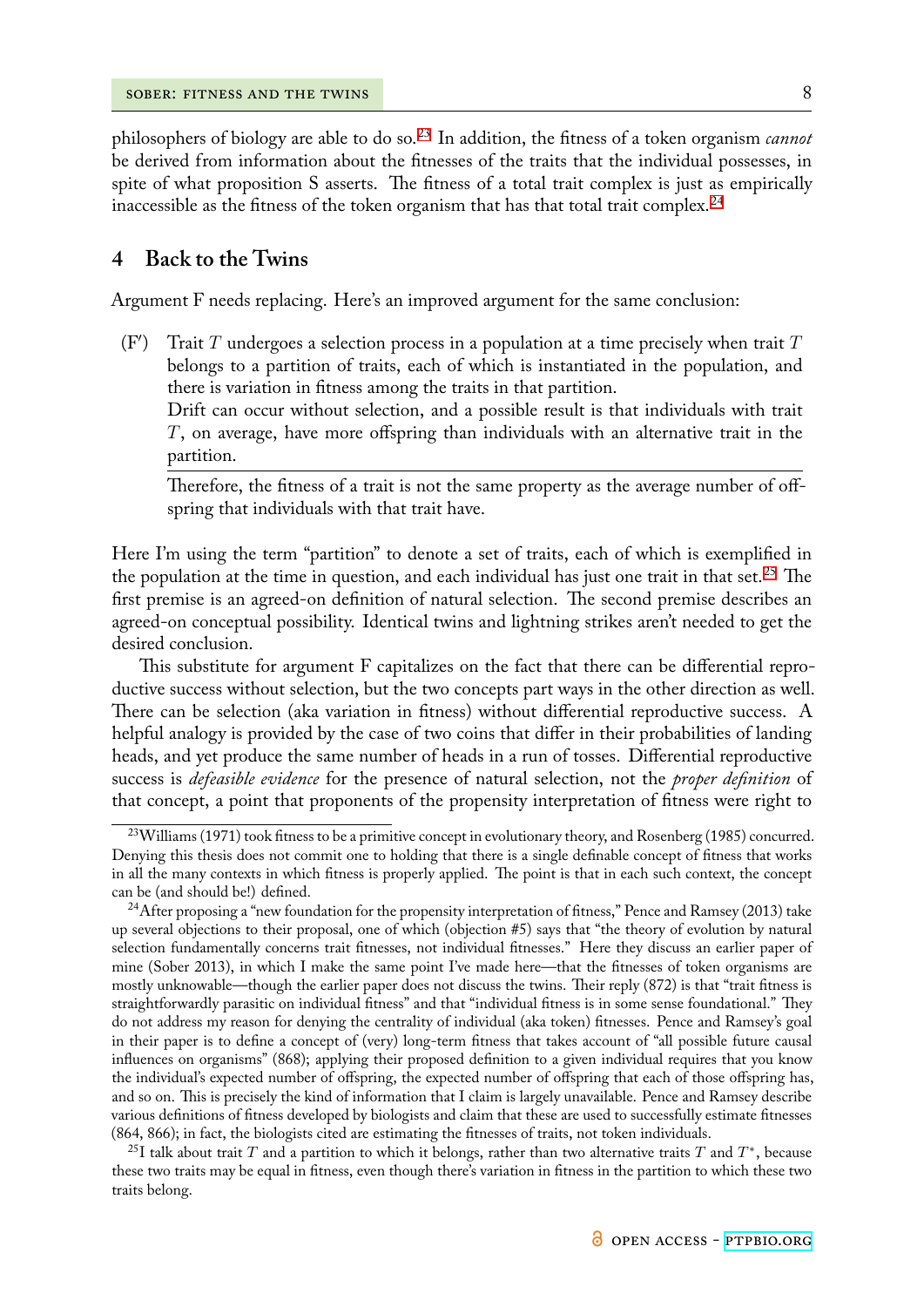emphasize. Here is yet another example in science in which operationalism gets things exactly wrong.

Besides avoiding the attribution of fitnesses to token organisms, the argument that replaces argument F has the virtue of not having to say that the twin killed by lightning was *unlucky* rather than unfit. The import of that remark is that the dead twin was *more* fit than her dismal reproductive track record suggests. But why isn't it then also true that the surviving twin was *lucky* to have the lightning bolt miss her, and so she was *less* fit than her fortunate track record suggests? Every organism is either lucky or unlucky, I guess. If we set aside the life histories of organisms that were due to luck, good or bad, our data set for estimating fitnesses, I fear, will plunge to zero. The concepts of "luck" and "accident" don't provide much help in understanding fitness and natural selection.

### **5 Concluding Comments**

Scriven thinks it would be bizarre to assign the two twins different fitnesses, and I agree. However, I think it is equally unmotivated to assign them identical fitnesses. I'm doubting the presupposition shared by both assignments—that evolutionary biology is in the business of assigning fitnesses to token organisms. This point is at variance with much of the philosophical literature on fitness and natural selection, but I think it is something of a commonplace in evolutionary biology itself. When evolutionary biologists assign fitnesses to phenotypes or genotypes, they are talking about the fitnesses of traits that typically are present in multiple individuals. Though biologists rarely use the philosophical jargon of "type" and "token," their terminology of pheno*types* and geno*types* is apt; they aren't assigning fitnesses to pheno*tokens* or geno*tokens*.

The idea that the fitnesses of traits are fundamental to the theory of evolution leaves open what sorts of traits have fitness values and what the objects are that have those traits. As mentioned, the traits can be both phenotypic and genetic. Being an *AA* homozygote is just as much a property of organisms as running fast is. In this respect, I see a continuity between Darwin's theorizing, theorizing in the Modern Synthesis, and recent evolutionary biology as well. Evolutionary theory has always been about traits. This is not to deny, of course, that the list of traits that evolutionary biologists address has greatly expanded.

Traits cause survival and reproductive success only in virtue of their attaching to objects. This is a truism about causality: curiosity can kill the cat only because some object (e.g., the cat) is curious. Darwin talked about whole organisms having traits that affect their ability to survive and reproduce, and the Modern Synthesis remained faithful to this formula. Fisher (1930) talked about genes, but he did so in order to talk about the genetic properties of whole organisms. In discussing heterozygote superiority, for example, he was talking about organisms being heterozygous, and about the average fitness of the organisms that have a given heterozygote genotype. Indeed, whole organisms figure indispensably in his conception of gene frequencies in populations; the frequency of a gene is computed by finding either zero, one, or two copies of the gene at a given locus *in each organism* in the population (when the organisms are diploid). Fat organisms count no more than thin ones, even though the former have more cells, and therefore more gene tokens.<sup>26</sup>

With respect to groups, there is an important difference between Darwin and Fisher. Darwin (1859, 1871) made room for group selection in his theory (Sober 2011), and so he talked about groups differing in th[eir](#page-8-0) fitnesses. R. A. Fisher (1930), on the other hand, had little to say

<span id="page-8-0"></span><sup>&</sup>lt;sup>26</sup>See Sober (1984) for discussion of this "head-counting paradigm" (29–30) and the related idea that organisms are often treated as "benchmarks" of selection (356).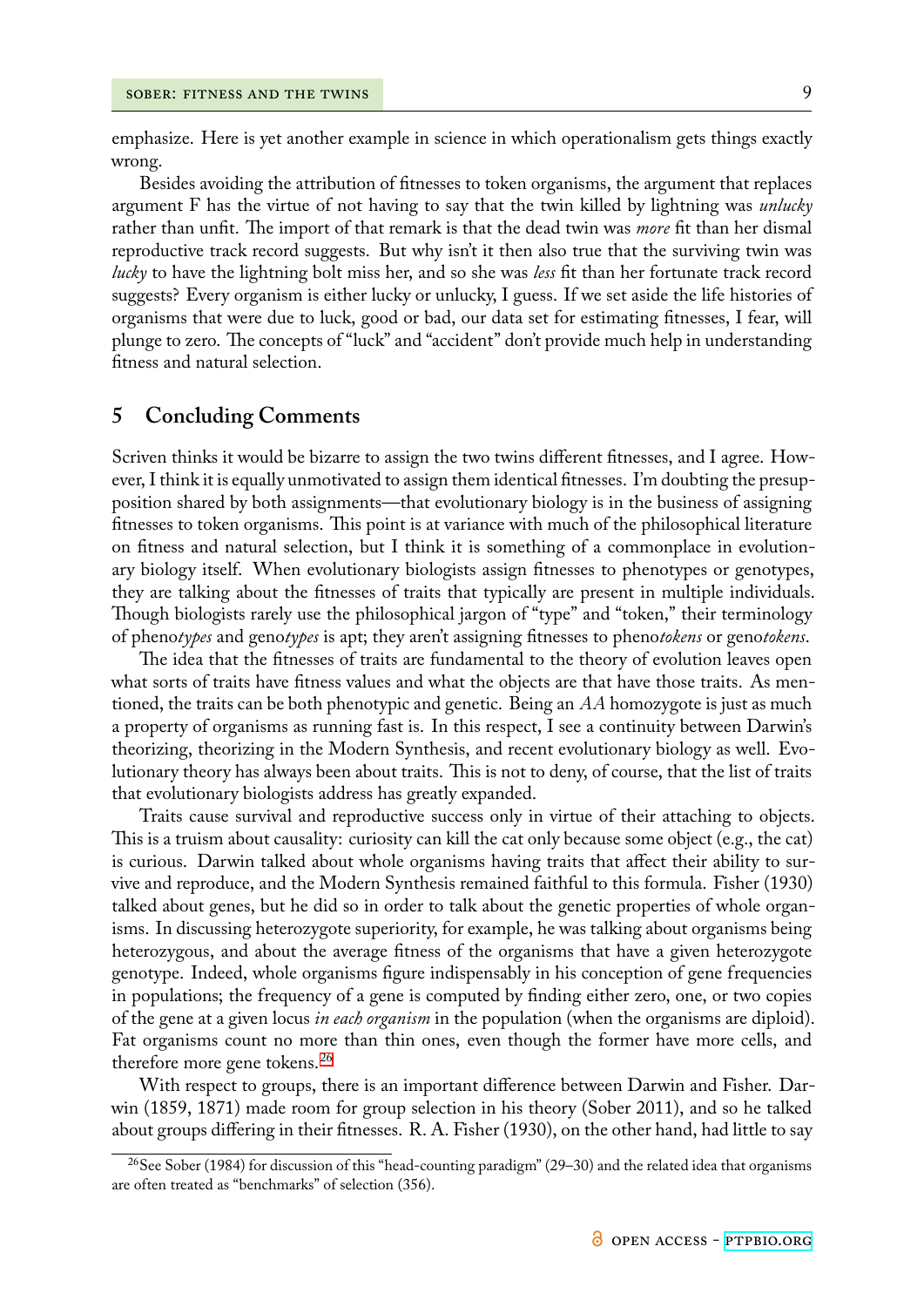about that possibility, and most of what he said was negative. Fisher didn't deny that groups exist; indeed, populations are groups, and selection occurs in them. But he denied that one needs to think about the fitnesses of groups. For Fisher, there is selection *in* groups, not selection *of* groups.

More recently, the subject of intragenomic conflict has interested evolutionary biologists; it was unknown to Darwin and to the early architects of the Modern Synthesis as well. Meiotic drive is a familiar example of intragenomic conflict; in discussing its evolutionary consequences, one needs to think about genes (or chromosomes) differing in their contributions to the gamete pool. In simple models of this process, whole organisms have one of the three genotypes *ww*, *dw*, and *dd* (where *w* is the wild type and *d* is a driving gene), but talking about the fitnesses of organisms is not enough. One also needs to look inside of organisms and describe how their genes differ in fitness. Organisms that are *ww* and organisms that are *dw* may be equally fit (on average), but the *d* gene is fitter than the *w* gene in *dw* heterozygotes (Sober and Wilson 1998, 89–90). In those heterozygotes, chromosomes with a copy of gene *d* are on average fitter than chromosomes with a copy of gene *w*.

The continuity I have described between Darwin and Fisher is at odds with Denis Walsh's (2015) view of the two. After quoting Fisher's (1930) famous analogy between his fundamental theorem of natural selection and the second law of thermodynamics, Walsh says that Fisher's analogy embodies

population thinking in its most rarified form. It involves 'ignoring individuals' in a comprehensive and radical way. Individual organisms are no part of the ontology of Fisher's theory, nor do they figure in its explanatory apparatus.  $(56)^{27}$ 

On the next page, Walsh adds that

it is extremely important to recognize the degree to which Fisher'ss[tat](#page-9-0)istical approach to population change is a departure from Darwin's causal account of population change. In a certain sense, they aren't even about the same kind of thing. Darwin's theory plots the change in frequency of *lineages of organisms* in a population, as a function of their success in the struggle for life. Fisher's theory plots the change in *intrinsic growth rate* of an indefinitely large population of *abstract "gene ratios"* as a function of its statistical distribution of growth rates. They don't appear to have a whole lot in common. (57)

Here Walsh embraces one of the four theses that Walsh, Ariew, and Matthen (2017) defend under the heading of *statisticalism*, namely the claim that Fisher's models of natural selection (and others in the Modern Synthesis) aren't causal, whereas Darwin's theory is.

What is true, I think, is that Darwin talked about the phenotypes of organisms, whereas Fisher talked about their genotypes. This *is* a profound shift. Fisher helped invent population genetics; Darwin, of course, did no such thing. However, both embraced population thinking by creating theoretical frameworks in which fitness differences among traits explain changes in the frequencies of traits in populations, and both did so by thinking about the consequences that traits have for the survival and reproduction of organisms.<sup>28</sup> The question of whether Darwin's theory and Fisher's are both *causal*<sup>29</sup> is separable from the question of whether each is about *traits* and separable also from the question of whether each includes whole organisms in its ontology.

<sup>&</sup>lt;sup>27</sup>Here, Walsh is using Mayr's (1959) in[flu](#page-9-1)ential idea of "population thinking"; for discussion, see Sober (1980).

<sup>28</sup>Darwin introduced the word "fitness" into the *Origin of Species* only in its fifth edition, but that doesn't mean that he wasn't talking about fitness all along.

<span id="page-9-1"></span><span id="page-9-0"></span> $^{29}$ For discussion of the causal question, see Shapiro and Sober (2007).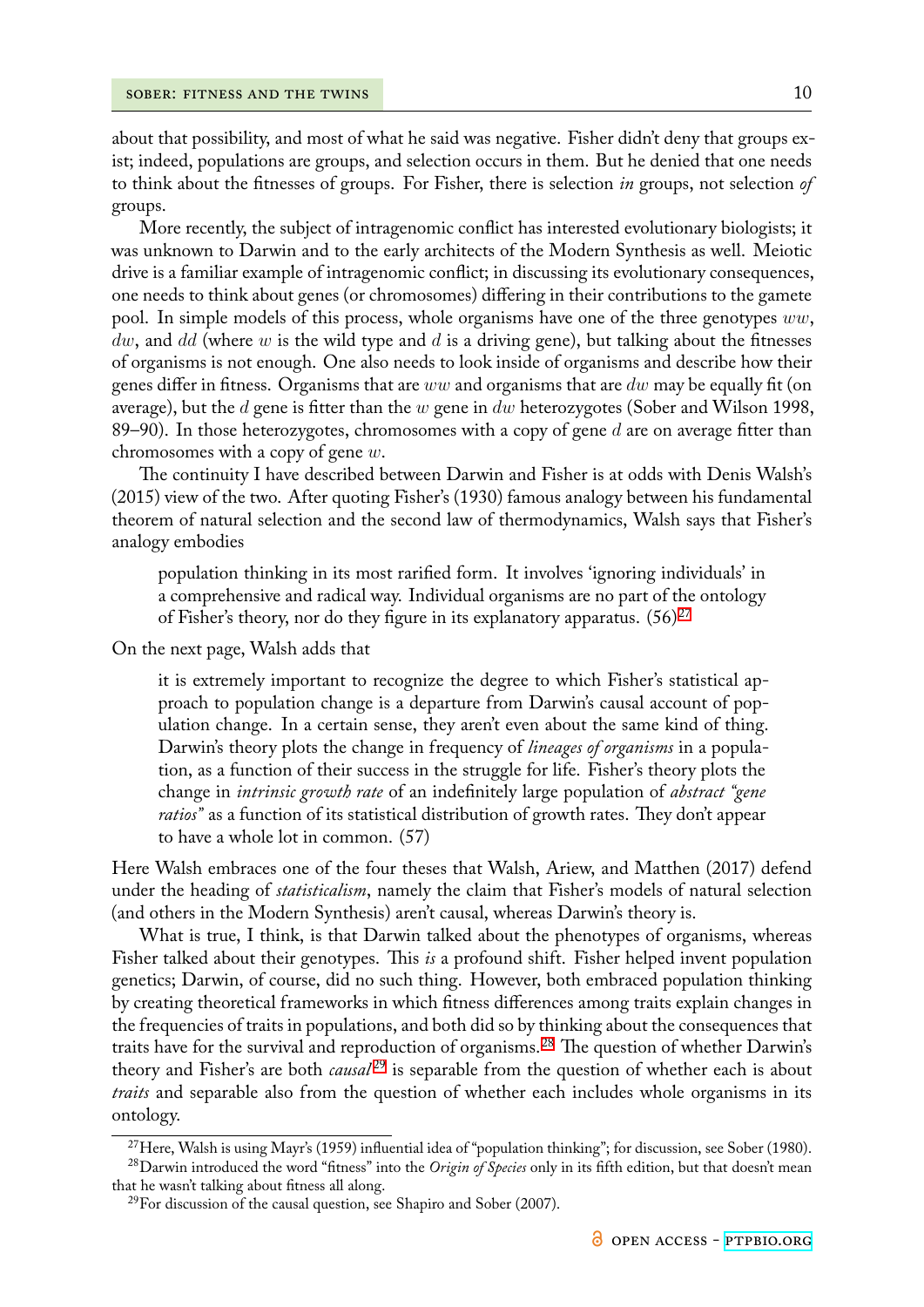### **Acknowledgments**

I am grateful to John Beatty, Robert Brandon, Katie Deaven, Mohan Matthen, Emi Okayasu, Steven Orzack, Ayhan Sol, Mike Steel, Christopher Stephens, Joel Velasco, and Denis Walsh for their help.

#### **Literature cited**

- Abrams, Marshall. 2009a. "Fitness 'Kinematics': Biological Function, Altruism, and Organism– Environment Development." *Biology and Philosophy* 24: 487–504.
- Abrams, Marshall. 2009b. "What Determines Biological Fitness? The Problem of the Reference Environment." *Synthese* 166: 21–40.
- Barrett, Martin, Hayley Clatterbuck, Michael Goldsby, Casey Helgeson, Brian McLoone, Trevor Pearce, Elliott Sober, Reuben Stern, and Naftali Weinberger. 2012. "Puzzles for ZFEL, McShea and Brandon's Zero Force Evolutionary Law." *Biology and Philosophy* 27: 723–735.
- Beatty, John. 1980. "Optimal-Design Models and the Strategy of Model Building in Evolutionary Biology." *Philosophy of Science* 47(4): 532–561.
- Beatty, John. 1984. "Chance and Natural Selection." *Philosophy of Science* 51: 183–211.
- Beatty, John, and Susan Finsen. 1989. "Rethinking the Propensity Interpretation: A Peek inside Pandora's Box." In *What the Philosophy of Biology Is*, edited by Michael Ruse, 17–30. Dordrecht: Kluwer.
- Brandon, Robert. 1978. "Adaptation and Evolutionary Theory." *Studies in History and Philosophy of Science* 9(3): 181–206.
- Brandon, Robert. 1990. *Adaptation and Environment*. Princeton: Princeton University Press.
- Brandon, Robert. 2005. "The Difference between Drift and Selection: A Reply to Millstein." *Biology and Philosophy* 20: 153–170.
- Brandon, Robert, and Grant Ramsey. 2007. "What's Wrong with the Emergentist Statisticalist Interpretation of Natural Selection and Random Drift?" In *Cambridge Companion to the Philosophy of Biology*, edited by David Hull and Michael Ruse, 281–303. Cambridge: Cambridge University Press.
- Casselman, Anne. 2008. "Identical Twins' Genes are not Identical." *Scientific American*, April 3.
- Darwin, Charles. 1859. *On the Origin of Species by Means of Natural Selection*. London: Murray.
- Darwin, Charles. 1871. *The Descent of Man and Selection in Relation to Sex*. London: Murray.
- Diaconis, Percy. 1998. "A Place for Philosophy? The Rise of Modeling in Statistical Science." *Quarterly of Applied Mathematics* 56: 797–805.
- Diaconis, Percy, Susan Holmes, and Richard Montgomery. 2007. "Dynamical Bias in the Coin Toss." *Society for Industrial and Applied Mathematics* (*SIAM*) *Review* 49: 211.
- Drouet, Isabelle, and Francesca Merlin. 2015. "The Propensity Interpretation of Fitness and the Propensity Interpretation of Probability." *Erkenntnis* 80: 457–468.
- Endler, John. 1986. *Natural Selection in the Wild.* Princeton: Princeton University Press.
- Ettinger, Lia, Eva Jablonka, and Peter McLaughlin. 1990. "On the Adaptations of Organisms and the Fitness of Types." *Philosophy of Science* 57: 499–513.
- Fisher, Ronald. A. 1930. *The Genetical Theory of Natural Selection.* New York: Dover Books, 1957.
- Frank, Steven, and Montgomery Slatkin. 1990. "Evolution in a Variable Environment." *The American Naturalist* 136(2): 244–260.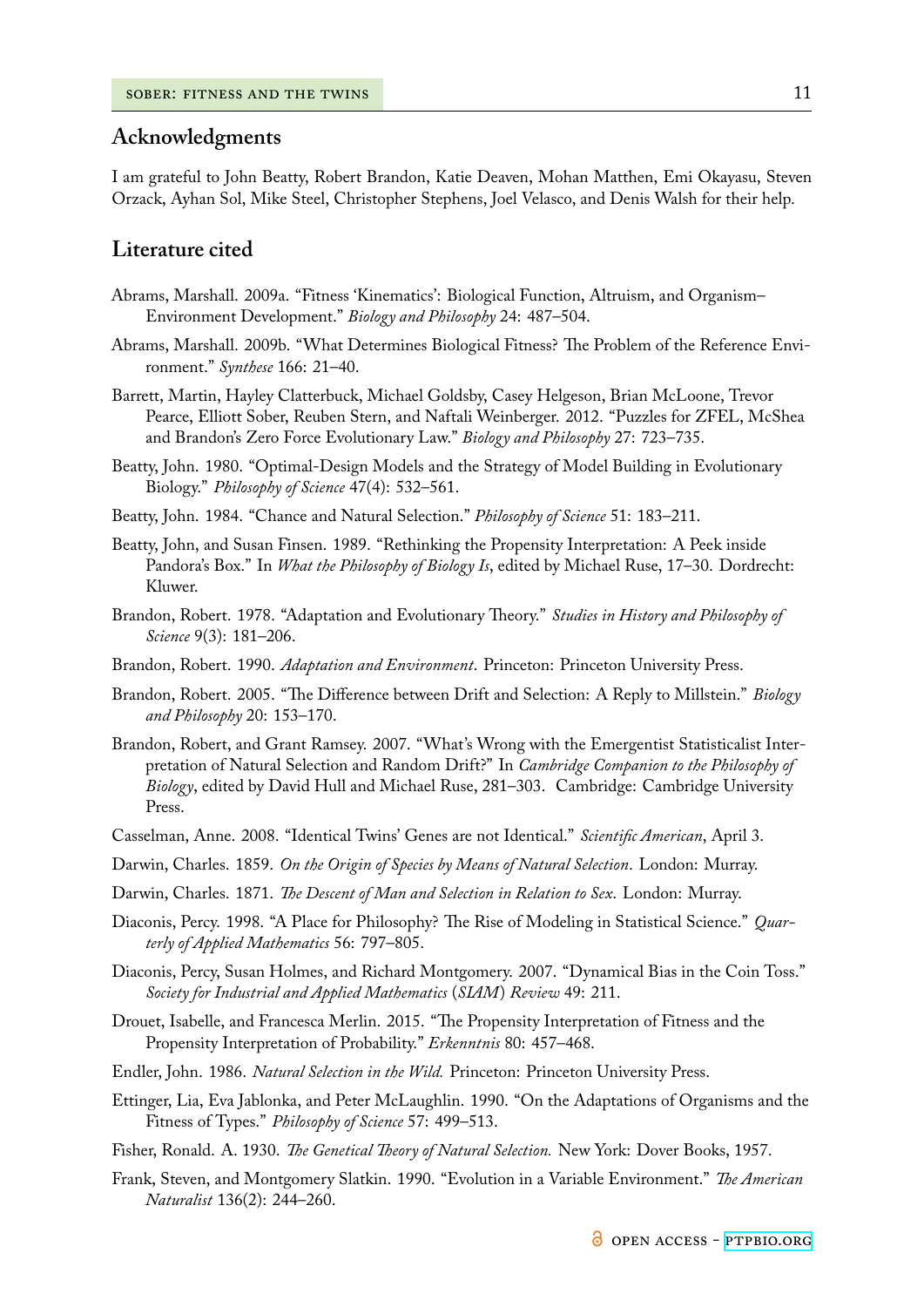- Gillespie, John. 1977. "Natural Selection for Variances in Offspring Numbers—A New Evolutionary Principle." *American Naturalist* 111: 1010–1014.
- Hamiliton, William 1967. "Extraordinary Sex Rations." *Science* 156(3774): 477–488.
- Hodge, Jonathan. 1987. "Natural Selection as a Causal, Empirical, and Probabilistic Theory." In *The Probabilistic Revolution*, volume 2, edited Lorenz Krüger, Gerd Gigerenzer, and Mary Morgan, 233–279. Cambridge: MIT Press.
- Hull, David. 1974. *Philosophy of Biology.* Englewood Cliffs: Prentice-Hall.
- Keller, Joseph. 1986. "The Probability of Heads." *American Mathematical Monthly* 93: 191.
- Kettlewell, Henry. 1955. "Selection Experiments on Industrial Melanism in the Lepidoptera." *Heredity* 9(3): 323–342.
- Kimbrough, Steven. 1980. "The Concepts of Fitness and Selection in Evolutionary Biology." *Journal of Social Biological Structures* 3: 149–70.
- Mahadevan, Lakshminarayanan, and Ee Hou Yong. 2011. "Probability, Physics, and the Coin Toss." *Physics Today*, July, 66–67.
- Matthen, Mohan, and André Ariew. 2002. "Two Ways of Thinking about Fitness and Natural Selection." *Journal of Philosophy* 99: 55–83.
- Mayr, Ernst. 1959. "Typological versus Population Thinking." In *Evolution and Anthropology: A Centennial Appraisal*, 409–412. Washington: The Anthropological Society of Washington. Reprinted in Mayr (1976), *Evolution and the Diversity of Life.* Cambridge: Harvard University Press.
- Maynard Smith, John. 1982. *Evolution and the Theory of Games*. Cambridge: Cambridge University Press.
- Michod, Richard. 2000. *Darwinian Dynamics.* Princeton: Princeton University Press.
- Mills, Susan, and John Beatty. 1979. "The Propensity Interpretation of Fitness." *Philosophy of Science* 46: 263–86.
- Millstein, Roberta. 2002. "Are Random Drift and Natural Selection Conceptually Distinct?" *Biology and Philosophy* 171: 33–53.
- Millstein, Roberta. 2016. "Probability in Biology: The Case of Fitness." In *The Oxford Handbook of Probability and Philosophy*, edited by Alan Hájek and Christopher Hitchcock, 601–622. Oxford: Oxford University Press.
- Millstein, Roberta. 2017. "Genetic Drift." In *The Stanford Encyclopedia of Philosophy*, edited by Edward Zalta. https://plato.stanford.edu/archives/fall2017/entries/genetic-drift/.
- Orzack, Steven, and Elliott Sober. 1994. "Optimality Models and the Test of Adaptationism." *American Naturalist* 143(3): 361–380.
- Pence, Cha[rles, and Grant Ramsey. 2013. "A New Foundation for the Propen](https://plato.stanford.edu/archives/fall2017/entries/genetic-drift/)sity Interpretation of Fitness." *British Journal for the Philosophy of Science* 64: 851–881.
- Pfeifer, Jessica. 2005. "Why Selection and Drift Might be Distinct." *Philosophy of Science* 72: 1135– 1145.
- Ramsey, Grant. 2006. "Block Fitness." *Studies in the History and Philosophy of the Biological and Biomedical Sciences* 37: 484–498.
- Reisman, Kenneth, and Patrick Forber. 2005. "Manipulation and the Causes of Evolution." *Philosophy of Science* 72: 1115–1125.
- Rosenberg, Alexander. 1985. *The Structure of Biological Science*. Cambridge: Cambridge University Press.